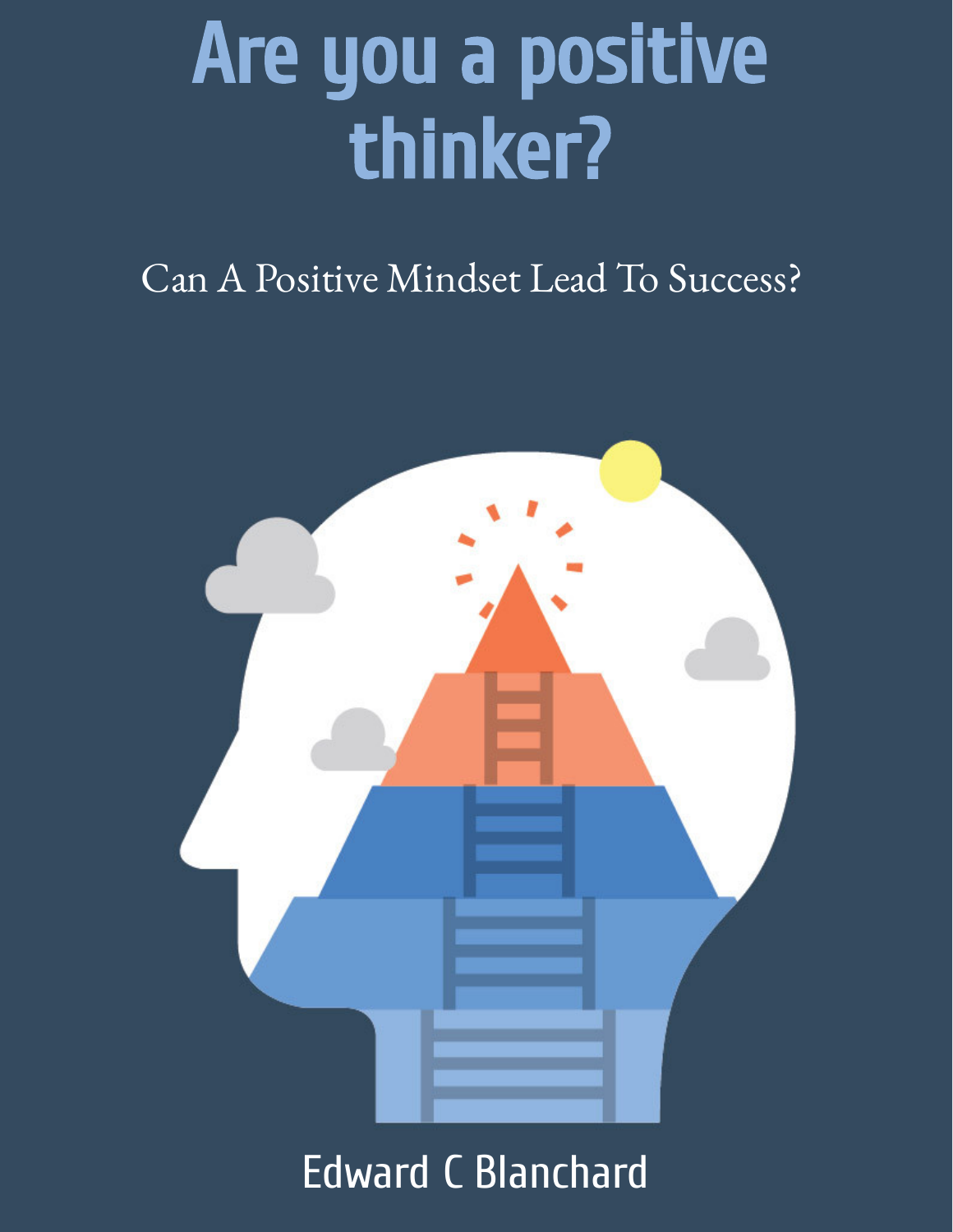## 7 Tips to Achieve a Positive Mindset

#### 7 Tips to Achieve a Positive Mindset

Having a positive mindset sometimes means making changes in the way you think and react to situations in your life. Getting some tips on how to finally achieve that positive mindset, will having you planning and executing that plan with precision.

#### Here are 7 great tips to add to your toolbox.

1. You are responsible for everything in your life and that includes your behavior. When life deals you a terrible hand of cards and things look bleak, remember you are not a victim. In that regards, you shouldn't act like one and look for others to blame. Telling yourself and others, that life is unfair, will only increase more of what you are getting at this point. Instead take responsibility and tell yourself that things happen and you will deal with it in a positive way and learn from the situation.

2. End your night and start your day with positive affirmations. You have lots of time to tell yourself that you are amazing, cool and a real go-getter who lets nothing get them down. Do positive affirmations every time you visit the place with a big mirror. Yes, the washroom is a little sanctuary, and during a shower, you can sing your affirmations. Look in the mirror while you shave or put on makeup and say your affirmations with conviction.

3. You have to spend time with positive people. If you have a room-mate that is negative, you need a new room-mate or spend quality time at the library or meet-ups. Cull your circle of personal friends and social media buddies on a frequent basis. Always look for ways to add more positive people into your life as it will be a great asset to your positive mindset.

4. Build a positive material library, either with physical books or books that you get from sites like Amazon. Ebooks are great in that you can read them on a device or in the Amazon Cloud and your library of positive material is just a click away. Put away that music in your car or devices and listen to motivational and self-development material. When you are commuting or exercising, it is the perfect time to exercise your brain and have it grow with potential.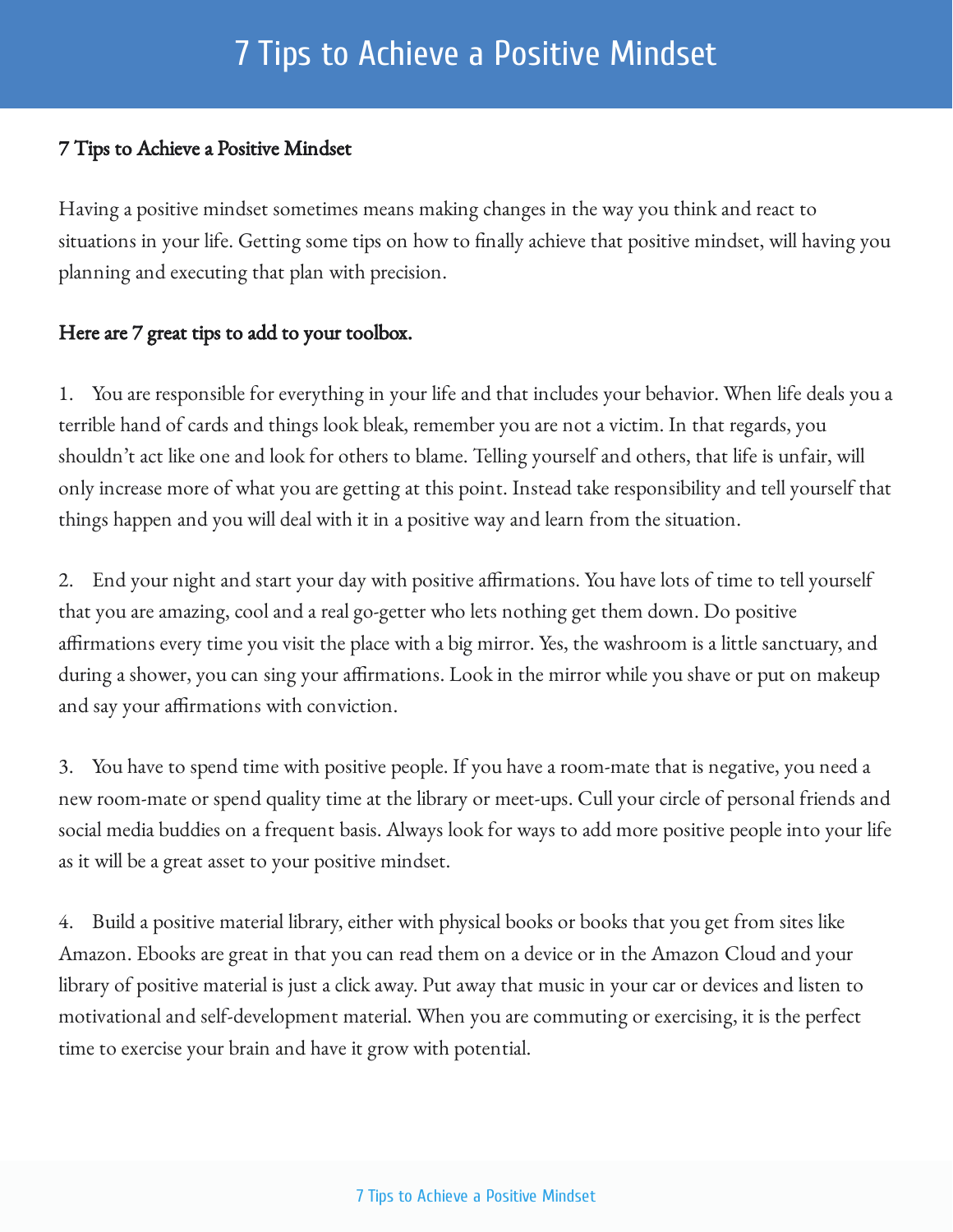## 7 Tips to Achieve a Positive Mindset

5. Get your S.M.A.R.T goals written today and then take action immediately. When you have goals that are clear with a timeline for reaching, your brain sees a target and will aim for the bullseye. Goals will give you clarity and focus for what you are going to achieve in your life and following them will make you feel positively successful.

6. Being kind and considerate to others costs absolutely nothing. In fact, it is a major bargain because when you give of yourself and praise others, you raise your level of positivity. Seeing a wide smile on a person's face, even a total stranger, will give you a boost of the "happy juice.' Start looking today for any chance you have to be a smile maker.

7. You want to be kind to others and it may seem a like an effort if you aren't taking care of yourself physically and mentally. Put good food and lots of water into your body and then exercise it like crazy. Put those positive thoughts into your head and drive any depression, anger or lack of motivation out of your brain. When you are taking full care of yourself, it will be extremely beneficial for your mindset.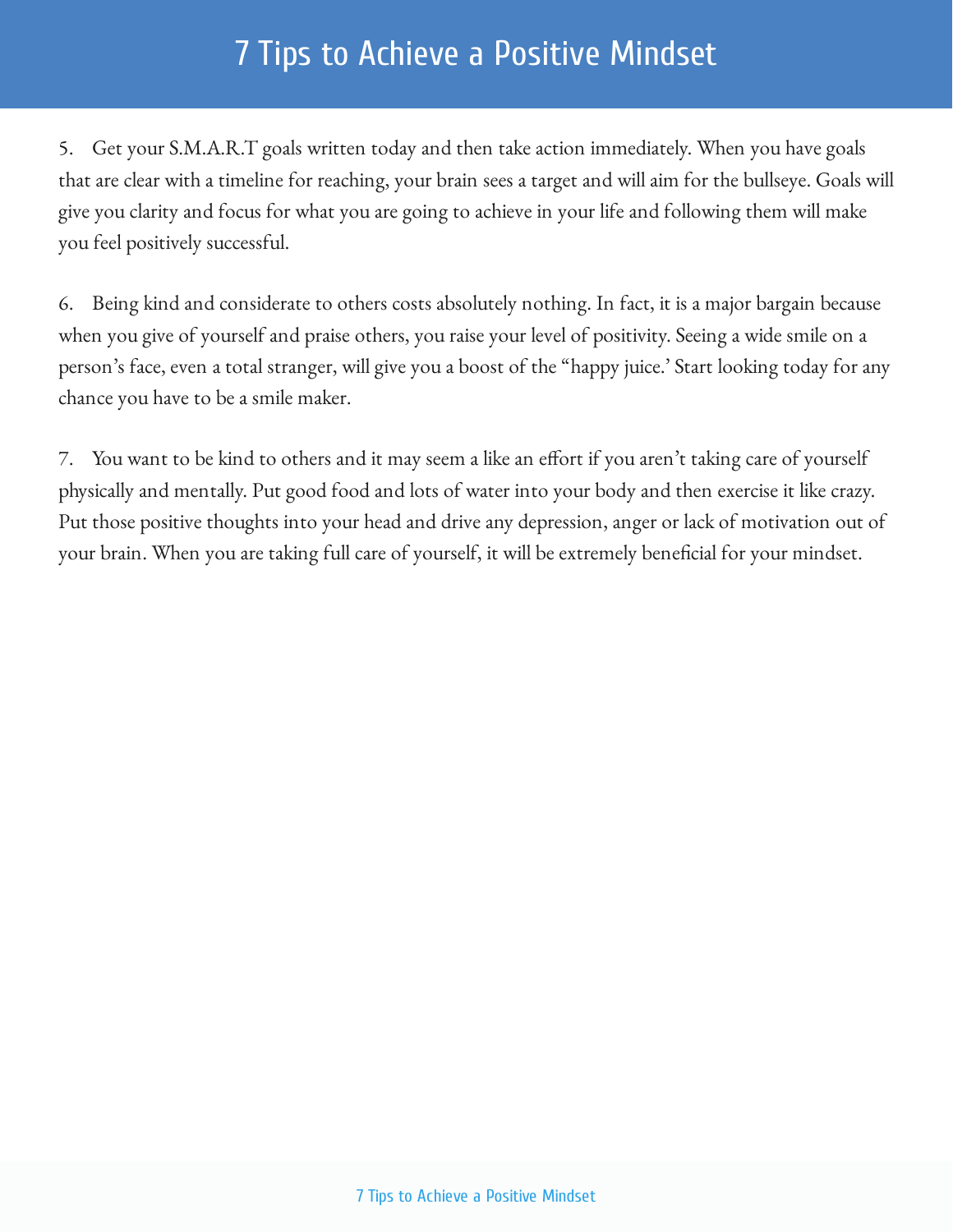### Are you a positive or negative thinker?

#### Are You A Positive Or Negative Thinker?

When you ask people if they are a positive or a negative thinker, the positive person will always know the answer and respond with a smile before saying, "absolutely." People who are unsure or who know they definitely are full of negativity, will probably pause and think for a moment before answering, "I'm not sure or yes the world has made me that way."

There are online quizzes that people can take to see where they stand on this question. For today, we can look at the positive person vs the negative, so that you can see if you need to start making changes today.

A positive person will roll out of bed and even if somehow they are late, it will not start their day o with a negative overtone. They will just acknowledge it happened and move forward with energy. The negative person will grumble and start rushing around, making mistakes and telling themselves that this day is going to suck so bad they should just stay in bed.

As the positive person starts their day, they might do some exercise and then eat a healthy breakfast. They want to stay in shape and because of their mindset, they rarely get sick and if they do, the recovery time is much faster because of their constant positive state of mind. Negative people at the start of the day, may tell themselves, the day is a waste, no sense making breakfast and they will just sit in a long line, waiting for a breakfast sandwich, or a donut and coffee. They hop in the car and feeling dragged out, mumble that perhaps they are getting a flu and staying in bed would be better. When they do get sick, it is more often than their positive friends and family. It often takes them a long time to get over an illness and they tend to suffer from a fair amount of anxiety and depression. The clouds over their heads are always black.

Positive people are leaders and you will frequently find them at their jobs, striving to success and move up in the world. They make good decisions in their workplace and are confident they can overcome any obstacle and thrive on challenges. A positive thinker takes full responsibility for the job and have no issue holding themselves accountable. Our negative person hopes that they will not be called on at work to do anything outside their normal tasks and frequently will make themselves as invisible as possible. They don't make good decisions are aware that they are a liability to the company, so cloaking themselves becomes a part of their job. When they are called out, they usually point the finger and say things like, "well it's not my job or John never showed me how to do that. It's John's fault that order was processed wrong." Are you a positive or [negative](http://webdesign-imagineers.co.uk/) thinker?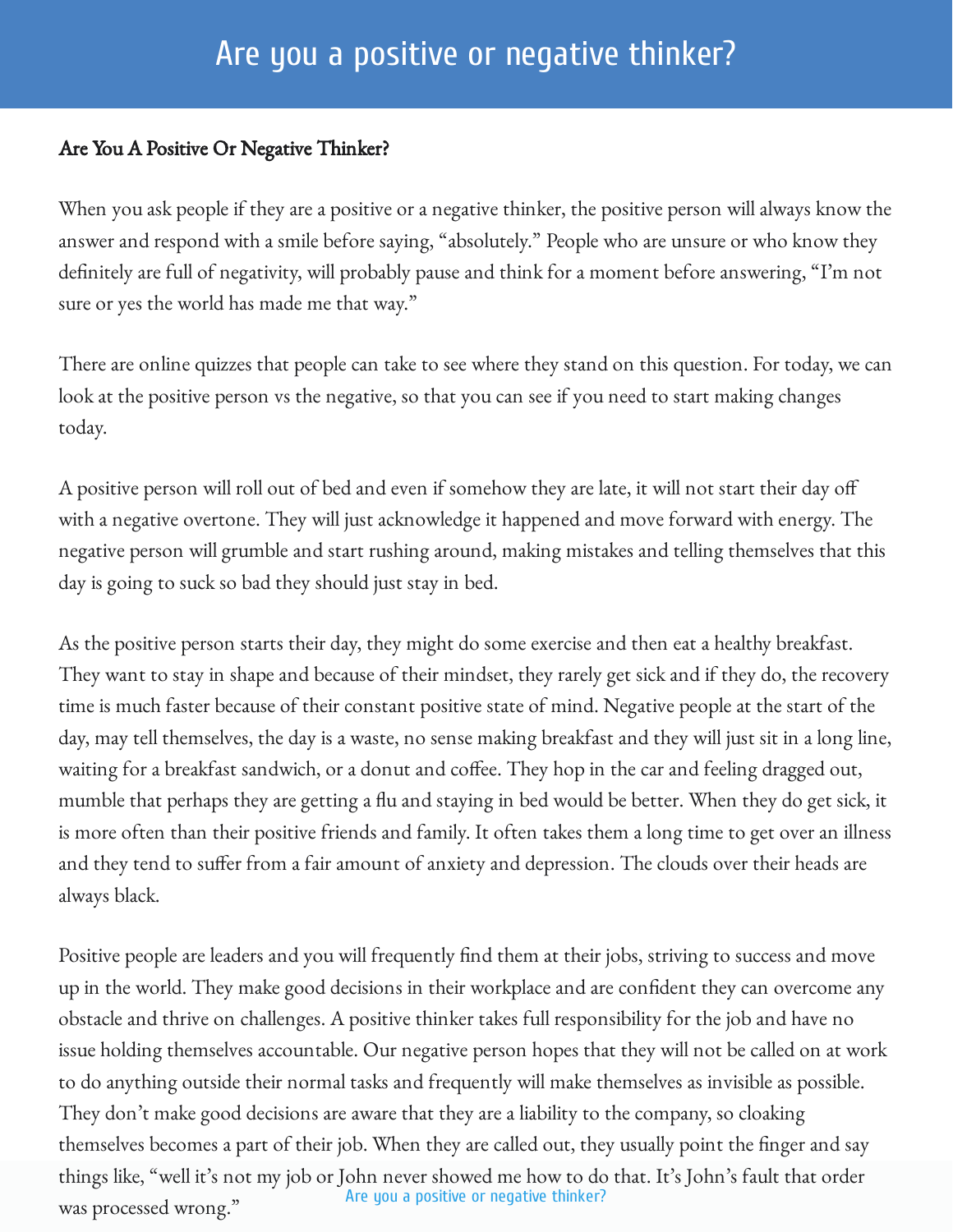Our positive person knows there are big issues in their immediate circle and the world itself. Yet that doesn't stop them from being optimistic that things can change and they can be a leader in change. They radiate positive energy and this is frequently passed to others who come close to them. They are beacons of hope for those who are unsure of what the future holds. Instead of being a beacon of hope, our negative person is a deep pit of negative thoughts and emotions and the stink of their negativity, makes others want to avoid them. They don't have to stay this way, once they learn they can change and be the type of person that others admire. They just have to acknowledge and then do the work.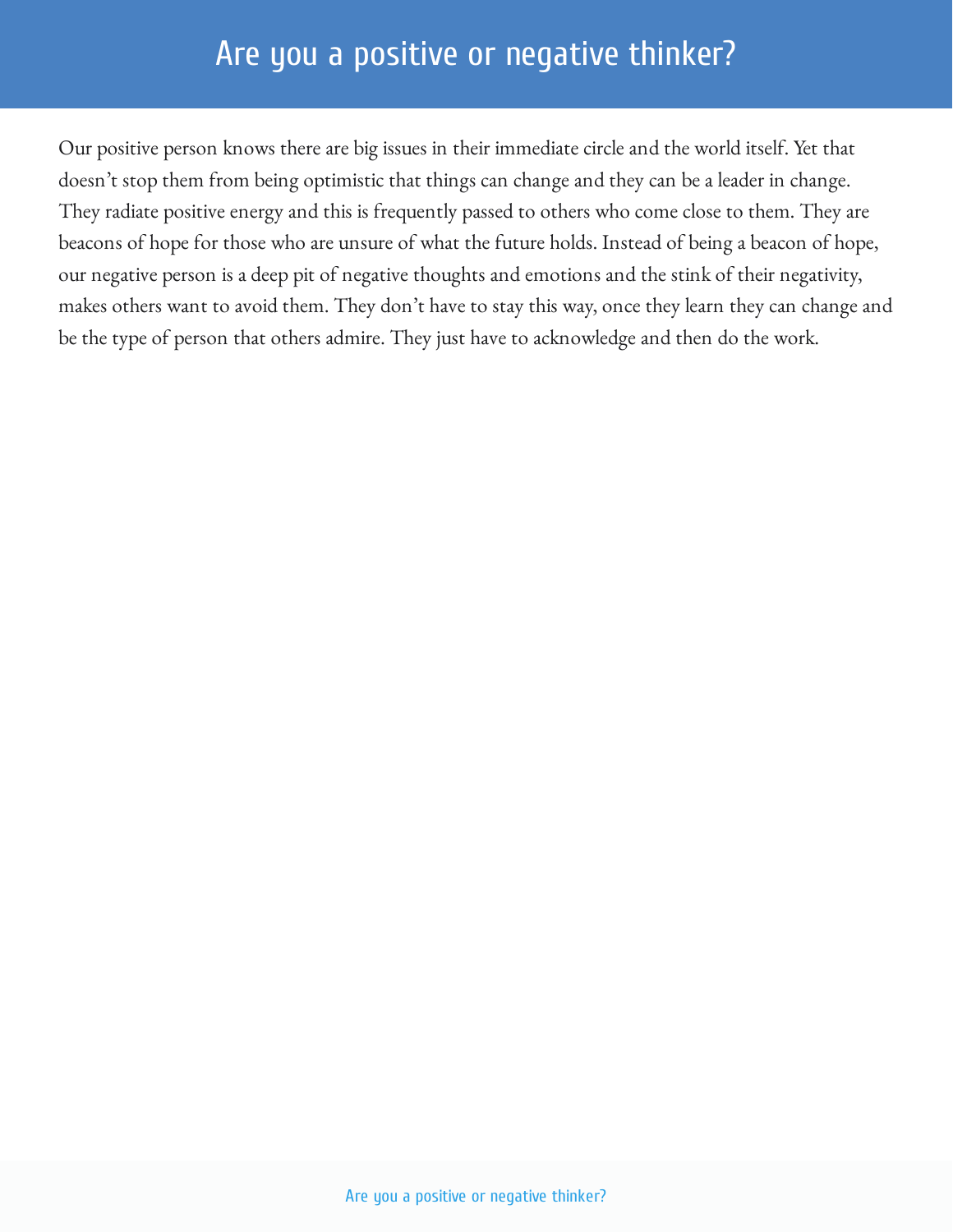#### Why Positive Thinking Can Boost Physical Health

Stress affects a very large part of the population. Many people do not pay attention to stress, they tend to focus more on possible heart attacks or stroke. This is a major mistake in their thinking. Stress is the cornerstone of poor mental health, chronic pain and disease that can be life ending. The famous Mayo clinic has stated that stress can be greatly reduced by positive thinking and the first step is to end negative self-talk.

There are any number of clichés, such as "you're making a mountain out of a mole hill," in terms of blowing things out of proportion. When a person takes a situation and talks themselves into a frenzy, it increases stress. This in turn, makes the blood pressure go up and in many cases, causes depression. The negative self-talk in their head, becomes an endless loop of, "I'm no good, I hate myself, the world is against me, what chance do I have?" When a person thinks in a such a way, they find it hard to cope with anything life directs towards them. A positive thinker is able to deflect negativity and find ways to ease or eliminate stressful situations.

Positive thinkers like those that engage in the Law of Attraction theory, more than willingly adapt a healthy lifestyle. They know they will live longer, healthier lives if they look for positive activities to engage in. They look to compete in sports, attract friends who want to do healthy activities and enjoy great healthy food together.

Positive thinking helps greatly with avoiding colds or flu's and even if it is a particularly strong virus, the positive mind and body can recover much faster. It is very likely that you have seen a friend or co-worker hit with a cold that stays with them for days. Their immune system cannot handle the virus because the negative thinking, has weakened it. Think back to someone with a really bad cold that stayed on. You probably heard them say things like, "I'll never get rid of this thing." That sort of thinking causes the body to weaken and the cold to gain more ground.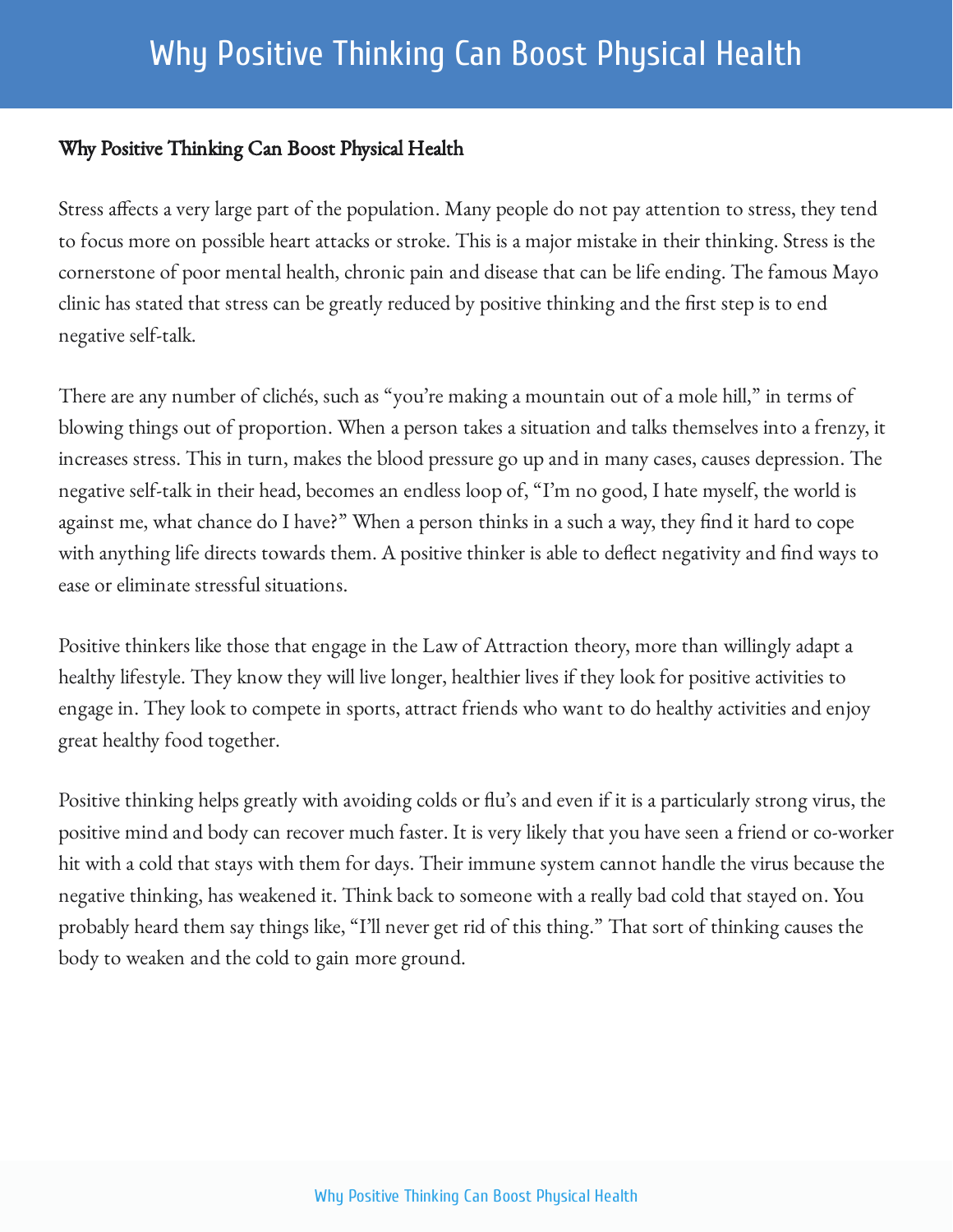## Why Positive Thinking Can Boost Physical Health

The Mayo clinic found that positive thinking lead to greater heart health. There are a number of ways that one can have a damaged heart. Stress will weaken arteries. Stress and depression can lead to people making unhealthy choices like smoking, overdrinking and choosing poor food as a way to comfort themselves. Many people do not think about how eating a high sugar diet will affect them, other than weight gain. They tell themselves mentally that is okay to gain a bit of weight and they really need a burger and fries to make themselves feel better in the moment. The thought never crosses their mind, that negative thinking combined with unhealthy food will lead to cardiovascular disease.

Positive thinking is an anti-aging device you can invest in. Those who live stress free and a fairly simple life, tend to live much longer. Combine positive thinking, with healthy eating and daily rigorous exercise-you then have the complete prescription for a long life.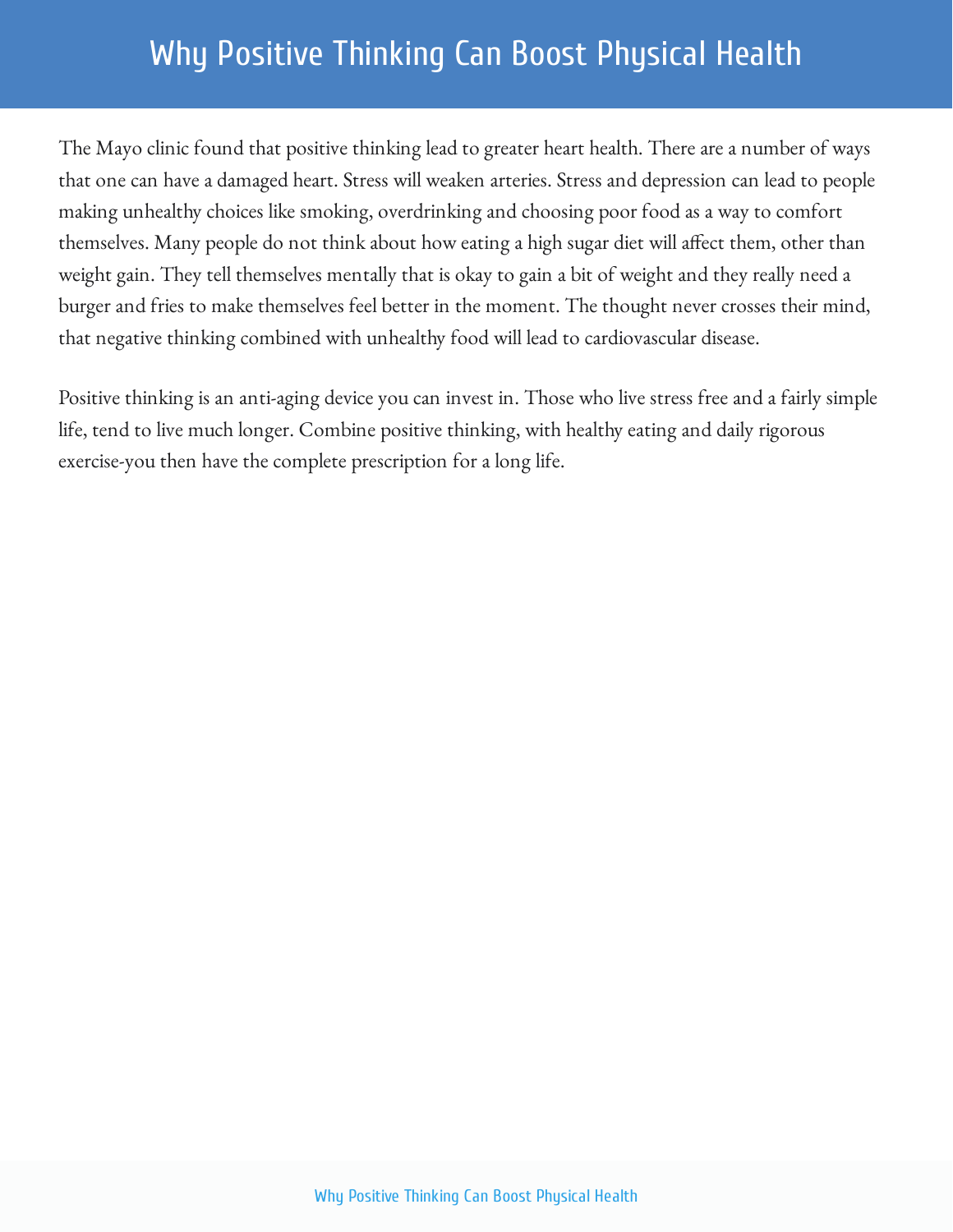#### How Positive Thinking Can Dramatically Boost Your Product Sales

When you are surfing social media, you frequently run into posts about negative sales associates or food and beverage workers who have a poor attitude. Chances are you have entered a store and noted the bored and unmotivated sales associate leaning against counter. It is at times like this, you make a decision, to either look for someone who is happy to be in their job or just take a deep breath and deal with the negative person. In some cases, you may just back out and head the other way.

When you have products to sell, either for a company you work for or a company you own, thinking positive and acting positive will pump up those sales. Since you are not a complainer and deal with customers in a positive way, even if things don't work out, they will still appreciate you. They may come back at a later time or talk to others about the positive experience they did have and then send leads your way. Be nice and complimentary and people are sure to sing your praises. This leads to referrals and repeat business from that customer.

When you have a positive mindset, you are motivated to achieve not only sales goals but to spread the word about you and your company. You will go the extra mile, which means getting up early and preparing for the sales day. Once you are at work, you will look for ways to excel and go overboard, treating customer like gold, even if they don't buy from you. Your attitude will transfer to any staff you have and when they see you are motivated to be the best, they will want to jump onboard. Your focus on being number one, will be motivation to everyone around you and chances are customers will want to use you as an example for their workplace.

The person with a positive mindset is flexible in difficult situations. When customers are demanding, instead of getting upset and saying "I cannot do that or that is impossible," positive people respond with, "that's interesting. We have never done that for you but I value our relationship, so let me find a way to make it work." Customers appreciate it when someone goes above and beyond, willing to think outside the box and make it happen. Being flexible means that although you have a system, you are of the right mindset to set aside a goal for a moment and work on a problem. You are happy to problem solve and be creative. Once you have solved a problem, you are able to jump right back on the goal or task you were working on…without complaining and losing focus.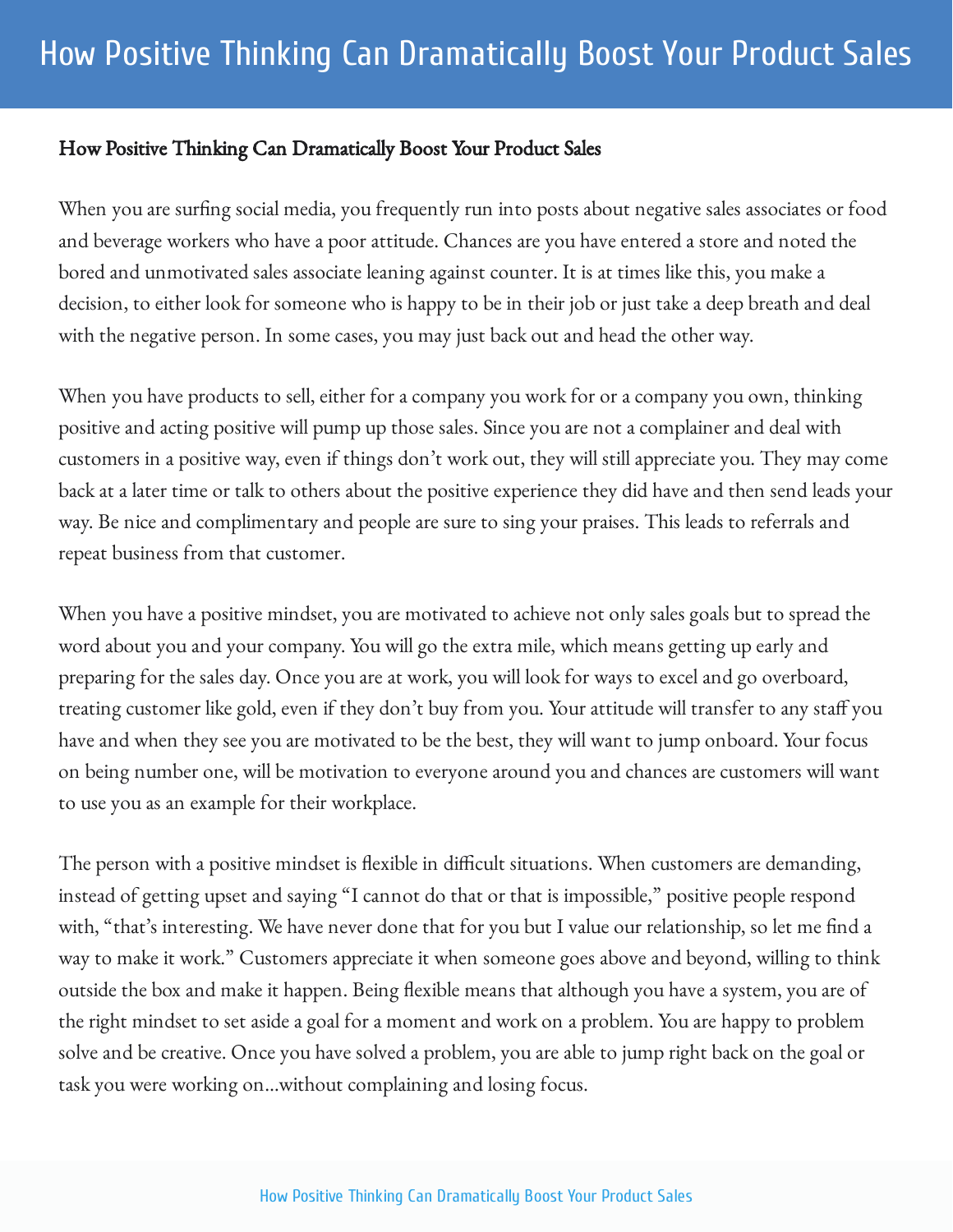When you start the day and one of your best clients tells you their business is being sold or they are retiring, your positive mindset will be allow you to feel gratitude. You will be happy that you had the opportunity to be of service and now with all your experience, you can easily find one or two new anchor clients. In fact, when you have such a positive attitude, it is easy to get testimonials that sing your praise. People will flock to do business with you, making you the "go to," person in your field.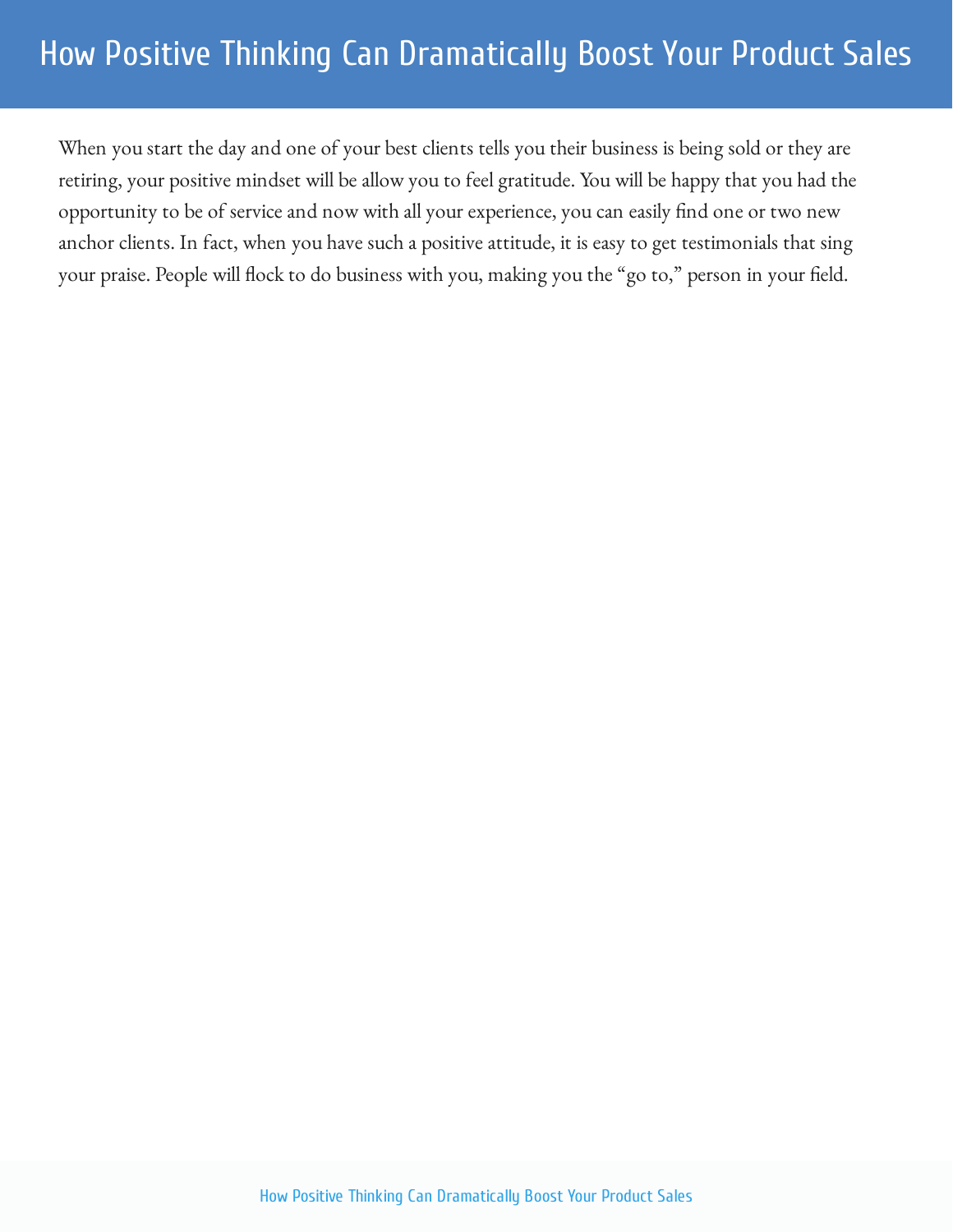#### Can a Positive Mindset Lead to Success?

When you hear the idea that a positive mindset always leads to success, it is very close to the truth but not 100%. There are a few exceptions to that rule. One such exception is the person who has a very positive mindset towards their business goals only. They will achieve some success but not as much as the well-rounded person who understands that a positive mindset is a multi-faceted concept.

The higher number of success stories actually belongs to the people who are thinking positively about all the areas of their lives. Those people tend to reach all the goals they set out, whereas the single minded person who is bent only on the business, will have greater difficulty reaching the goals they have laid out for themselves.

To be in the larger, smarter group who has the most success, let's go over what is needed. It is important to put your family and personal goals at the forefront of what you want to achieve. Your family is your support group, your cheerleading section and having love and compassion for those close to you, feeds your mind with positive thoughts daily. Your overall personal goals will stand out and you will have clarity as to why you want to achieve them. Personal goals with growth included, go hand in hand with business goals. In this regards as you build and achieve the personal goals, you automatically have the same level of enthusiasm, and positive outlook towards your business goals.

Build up your self-esteem, the ability to be optimistic and have gratitude for everything in your daily life. As you do this, your personal goals will become beacons of positivity. Those who focus on business goals only, tend to be negative thinkers in many areas. Their self-esteem is not where it should be. As a result they frame their questions about themselves in a negative light and try to survive business and personal situations. They ask themselves questions such as, "how can I survive this or what short cut can I use and I don't care if I step on others toes." Powerful, positive minded people do not think in pessimistic terms of, "how will I get through this." Instead they are optimistic and tell themselves that "road is very rough, yet I will find a way to smooth it out and complete my journey." They make sure that the people affected along with the way, with the decisions that they make...are not hurt. It is important to the positive aspect of their mind, to find a solution that not only works but does not cause misery to others.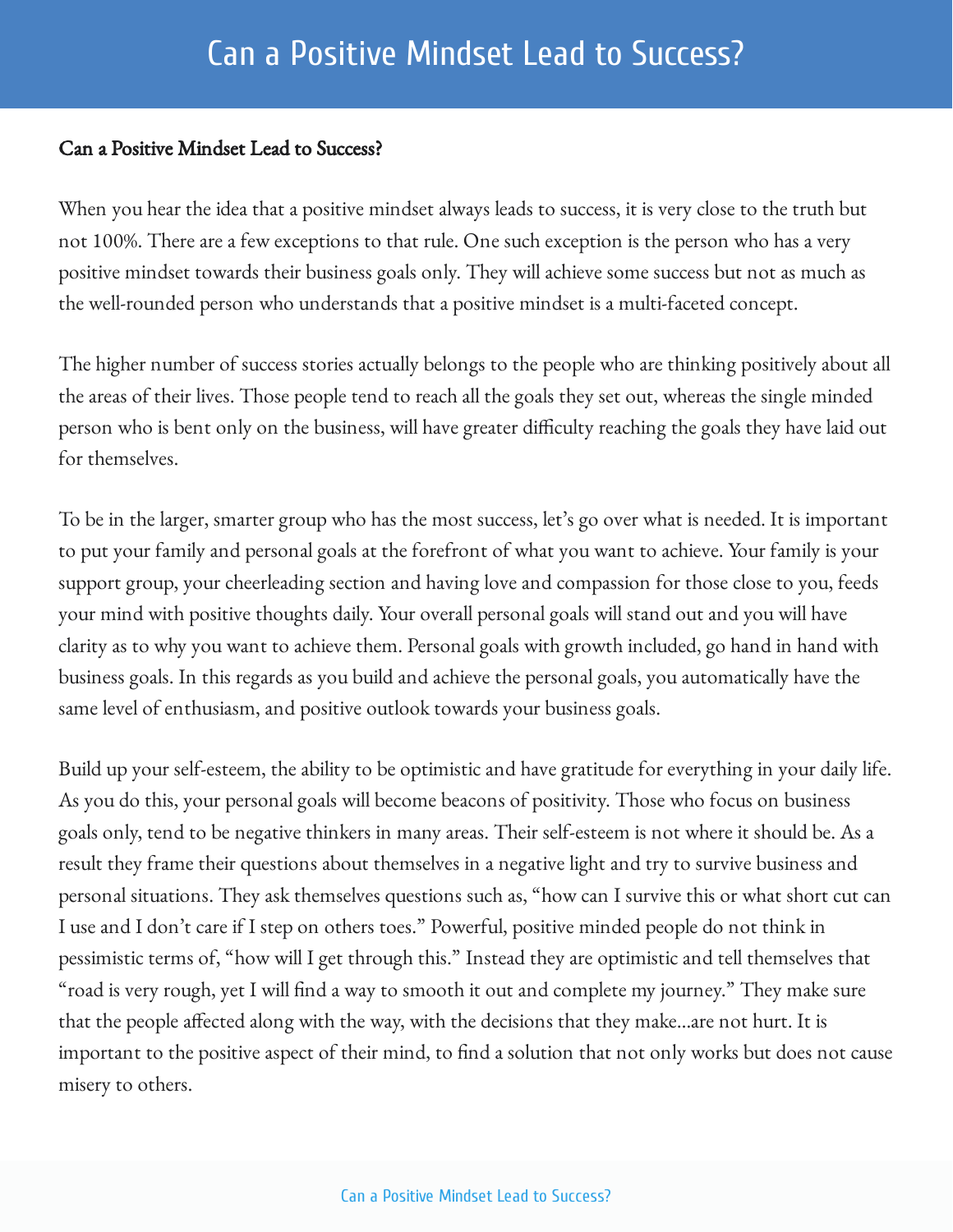## Can a Positive Mindset Lead to Success?

Optimistic people are successful people because they have been in tough situations many times and found not only ways to win but to set up future wins with ease. They know from past experience that they have the mental fortitude to conquer issues.

Optimistic people know there are steps to take and when a road block is thrown up, they will simply climb over it. The vast majority of business executives will readily agree that optimism is one of the most important parts of their success.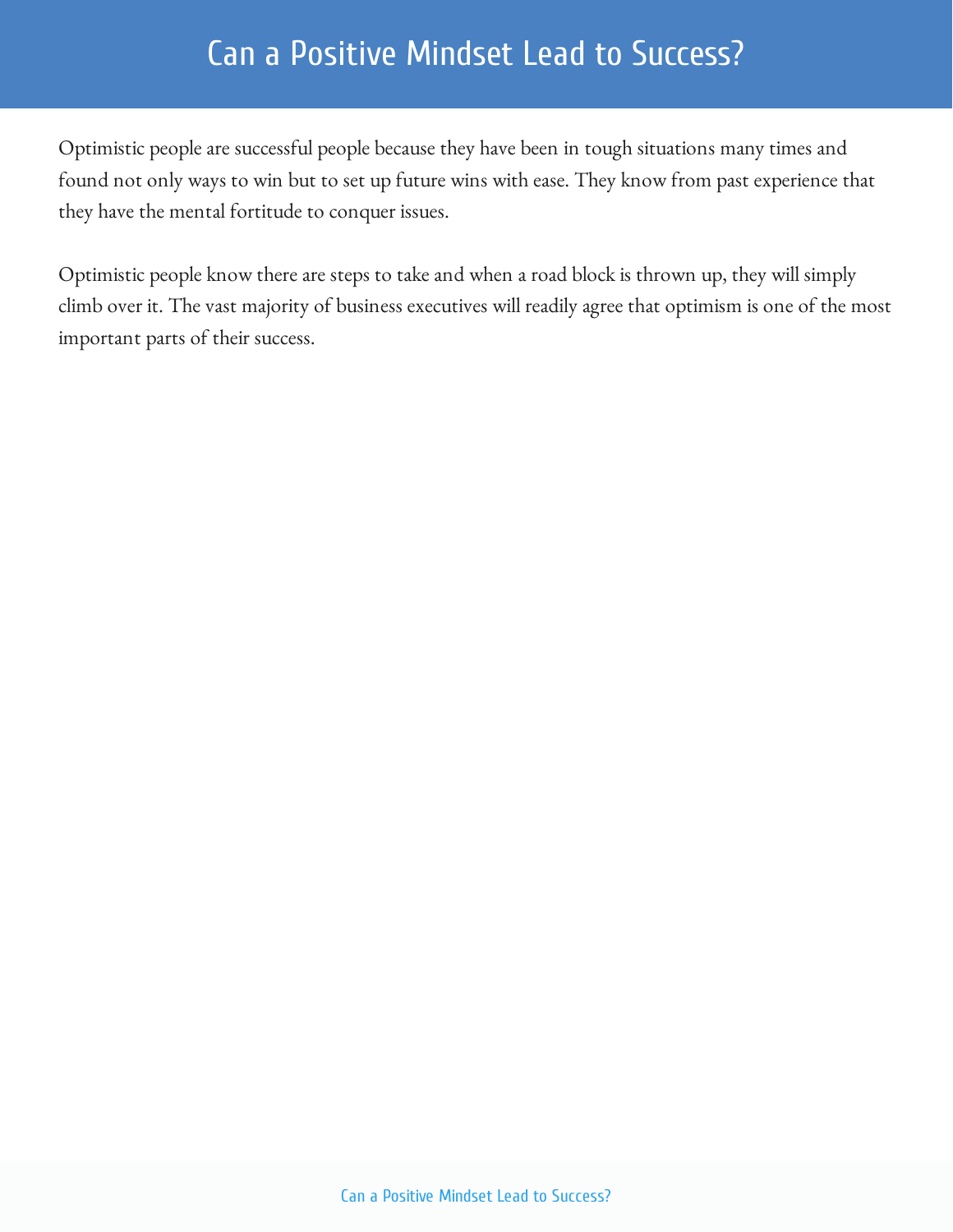## 10 Simple Habits To Grow A Positive Attitude

#### 10 Simple Habits To Grow A Positive Attitude

The good thing about your attitude is you can grow it year round and forever. Here are 10 simple habits to adopt today and remember there are more for you discover as you grow.

1. Be true to yourself and your values. There are times when you will have to stand alone while others totally disagree with you. When you compromise on your beliefs, just to get along with others, you do a dis-serve to yourself. Maintain a neutral way of explaining why you do what you do, instead of becoming angry that others are not understanding what your values are.

2. Start laughing at the problems life throws your way. Life isn't going to stop and you shouldn't let it break you. In fact, if you laugh when adversity strikes, it will strike less because you are no longer a magnet for it.

3. Other people's negativity needs to bounce off you, instead of being absorbed. Put up a shield of positivity and reject the words and scornful looks of others. Smile.

4. Be like the energizer bunny you see in the commercial. Let people see how it feels to be positive and full of energy and soon others will want to be like you because they see the energy and joy you radiate.

5. When a person does something right, try to be the first to congratulate them on a job well done. They will smile and look forward to your presence in their lives. You can do this with anyone. If you are on the bus, why not tell the bus driver they did a wonderful job working their way through that heavy  $traffic.$ 

6. Never, ever give up on anything when life tries to kick you in the teeth. Always get right back up when you have been knocked down and understand it will happen. It is how you respond in life to a crisis, that determines your mindset. If you heave a big sigh and think life is so unfair, then the universe will respond and give you more of the same. You attract what you put out and if you show the universe you are not a quitter, you will face far less issues.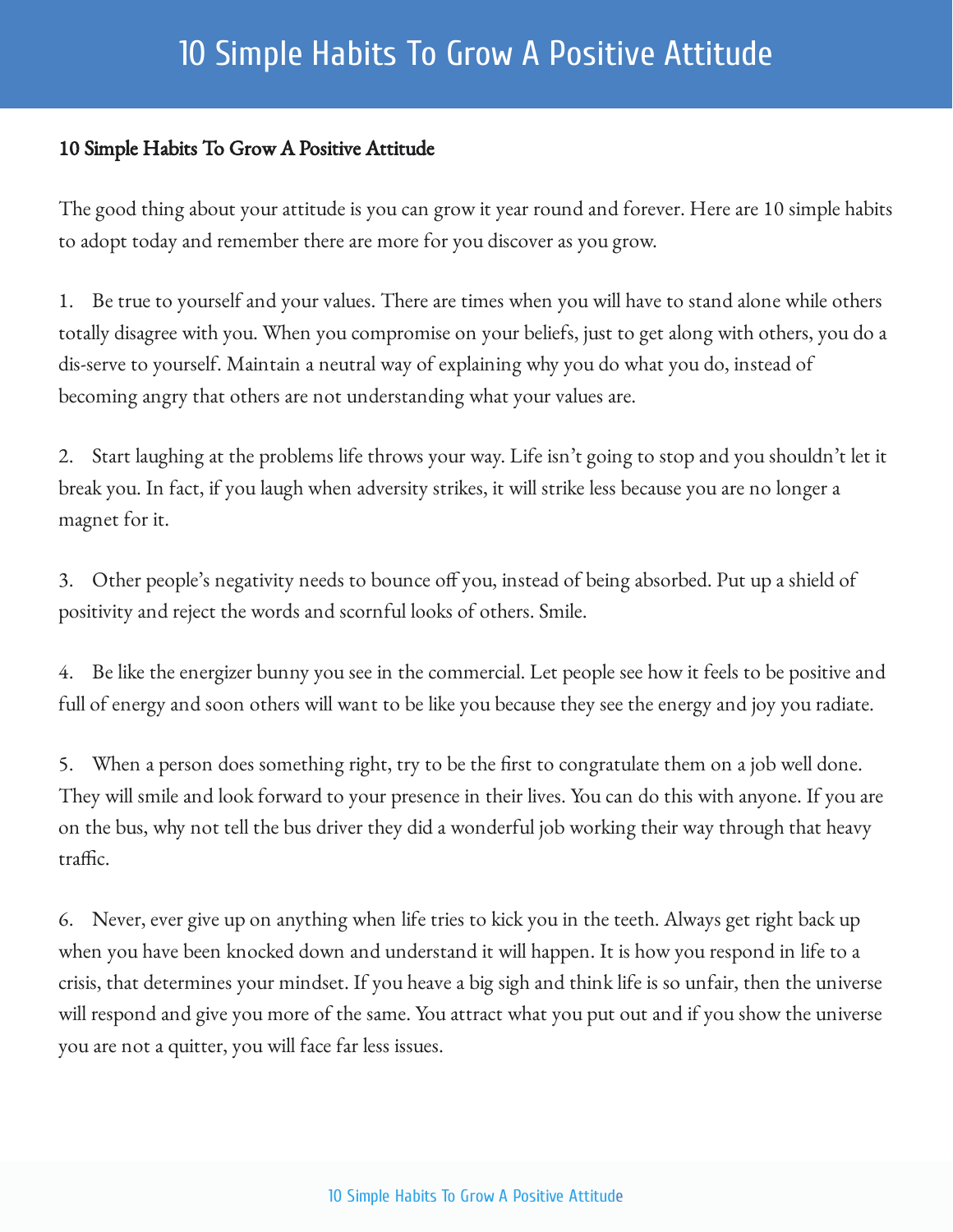## 10 Simple Habits To Grow A Positive Attitude

7. Some people are "material people." Make sure you are not one. Put material things to the side and focus on relationships. Happy, loving and positive relationships will do so much more for your positive mindset, than a new expensive watch.

8. Develop an attitude of gratitude. Be thankful for the life you have, because you only have one and although we would all like to live past 100 years like a few animals do, our timeline is usually much shorter. Make your time wonderful and be grateful for even the smallest of things.

9. Do you have integrity? Are you honest and faithful instead of being dishonest with a lack of regard for others? If you see a lack of integrity in yourself, then write down what it is and how you fix it immediately. Integrity will make you feel very positive about who you are and your role in the world.

10. Be a "the glass is half full instead of half empty," type of person. Optimism about how life is, will be a boon to your mindset. You have to be optimistic that you will succeed, rather than thinking, that you will likely fail.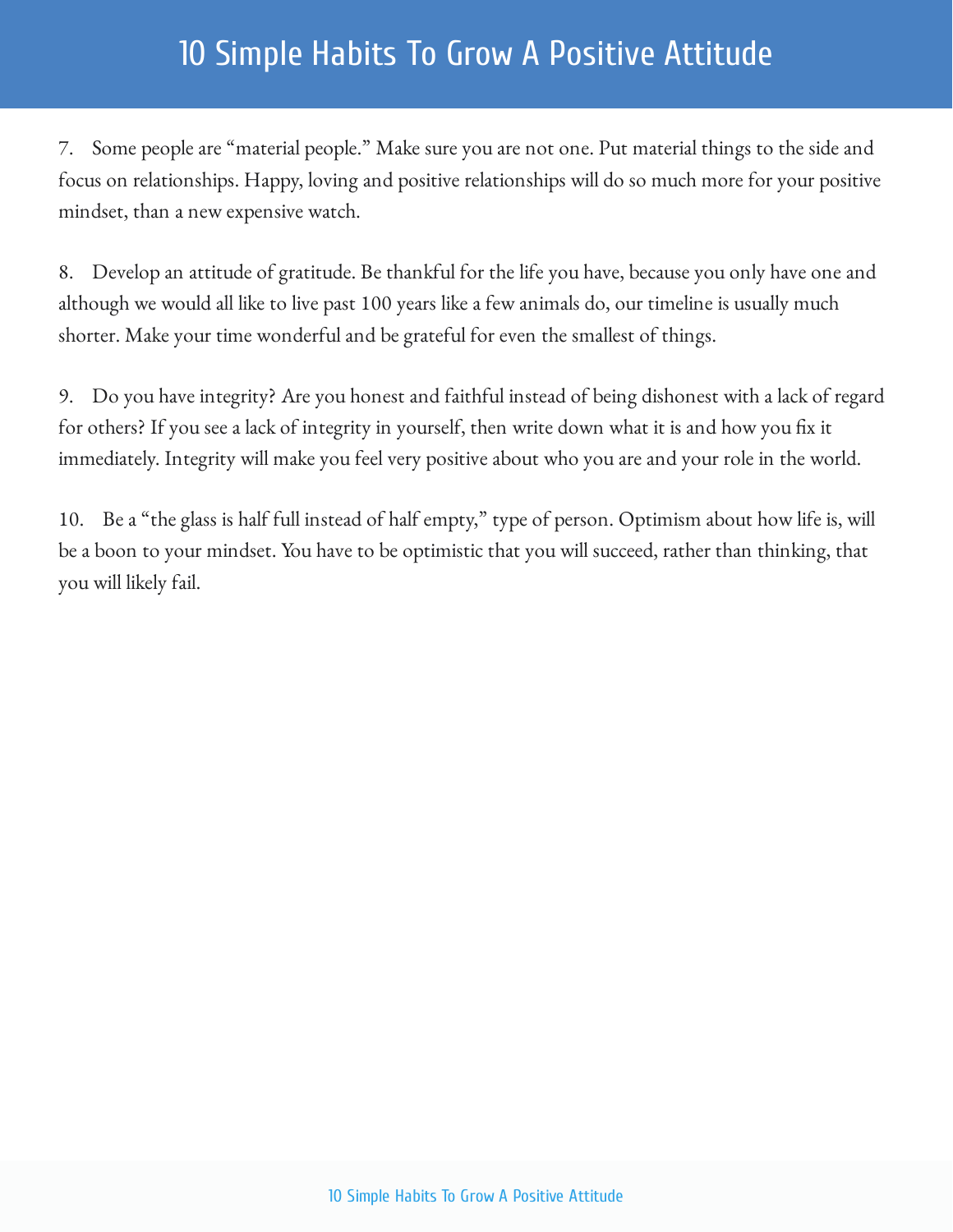#### Use the Power of Positive Thinking to Transform Your Life

Do you ever look at someone who always seems to be positive, no matter what the situation is and wonder, how do they do that? The simple thing to do is ask them. You can do or be whatever you want in life, by finding people who have what you want and modeling what they did to achieve. This goes for losing significant amounts of weight to overcoming depression.

The main principle and idea behind modeling, is understanding the behaviours, strategies, beliefs and both external/external language of the person you intend to model. What words, phrases and tones do they use when they speak? What sort of questions do they ask of themselves, to move higher up in positive thinking? Emotional states are very important.

Find out what range of emotions they have during a day. Do they ever succumb to anger, if so how and why? Then find out how they dissolve the anger and how quickly can they do it. Positive people do experience intense emotions but they have strategies to quickly flip a negative emotion to a positive one.

When you model people, you find out how they think and react to situations. People who are optimistic about how life really is, can show you the way. Optimistic people have a very powerful mindset about being and staying positive. You may wonder how to model a positive mindset. It is best if you can find a person that you can ask questions of and then model what they believe. It is also possible to do it with someone you do not know but have great admiration for.

For example, "The Rock," Dwayne Johnson is known for having a positive mindset and achieving goals. To model him or someone similar, you would research and then write down everything you could find out about how they think. How do they react when the going gets tough? Do they use anything like meditation or Neurolinguistics programing to strengthen their mind? Were they always positive thinkers and if not, specifically what did they do to change their mindset?

You may think that modeling The Rock is something that may be difficult because you are still working on cultivating your positive mindset and seeing a picture of his muscular body might have you doubting yourself. If so, you need to stop right now and tell yourself there are people from all walks of life who have a positive mindset.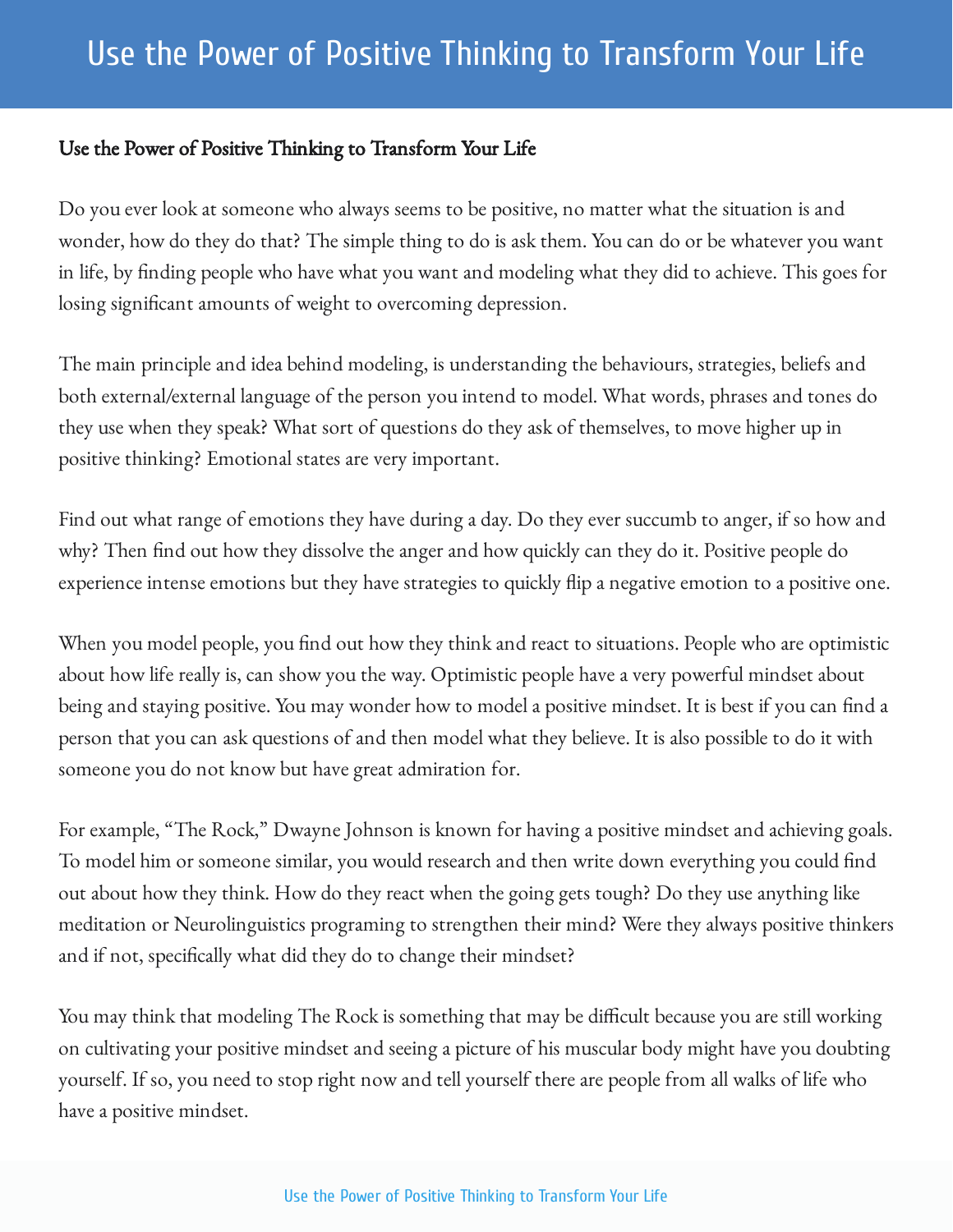## Use the Power of Positive Thinking to Transform Your Life

Take a look at Ted which features many speaker with an ironclad positive mindset. Sean Stephenson, whose parents were told he would not survive the first 24 hours of his birth, is a fine example. He is confined to a wheelchair and very happy at age 35.

Your age does not define your mindset. You may be 50 years and struggle finding a positive attitude. Think about Dr. Harlan Van Over, who started taekwondo in his fifties and now at the age of 94, he continues to study and practise. When he was asked how it is possible to do taekwondo at age 94, he told people that his body want to say no but his mindset said yes. Dr. Over states that he has a very positive mindset and he is able to use it, to make his body respond.

Your mindset is everything, it doesn't matter if you are overweight, very shy or are confined to a bed. Build your mind and with your positive mindset, you can still find ways to transform your life.